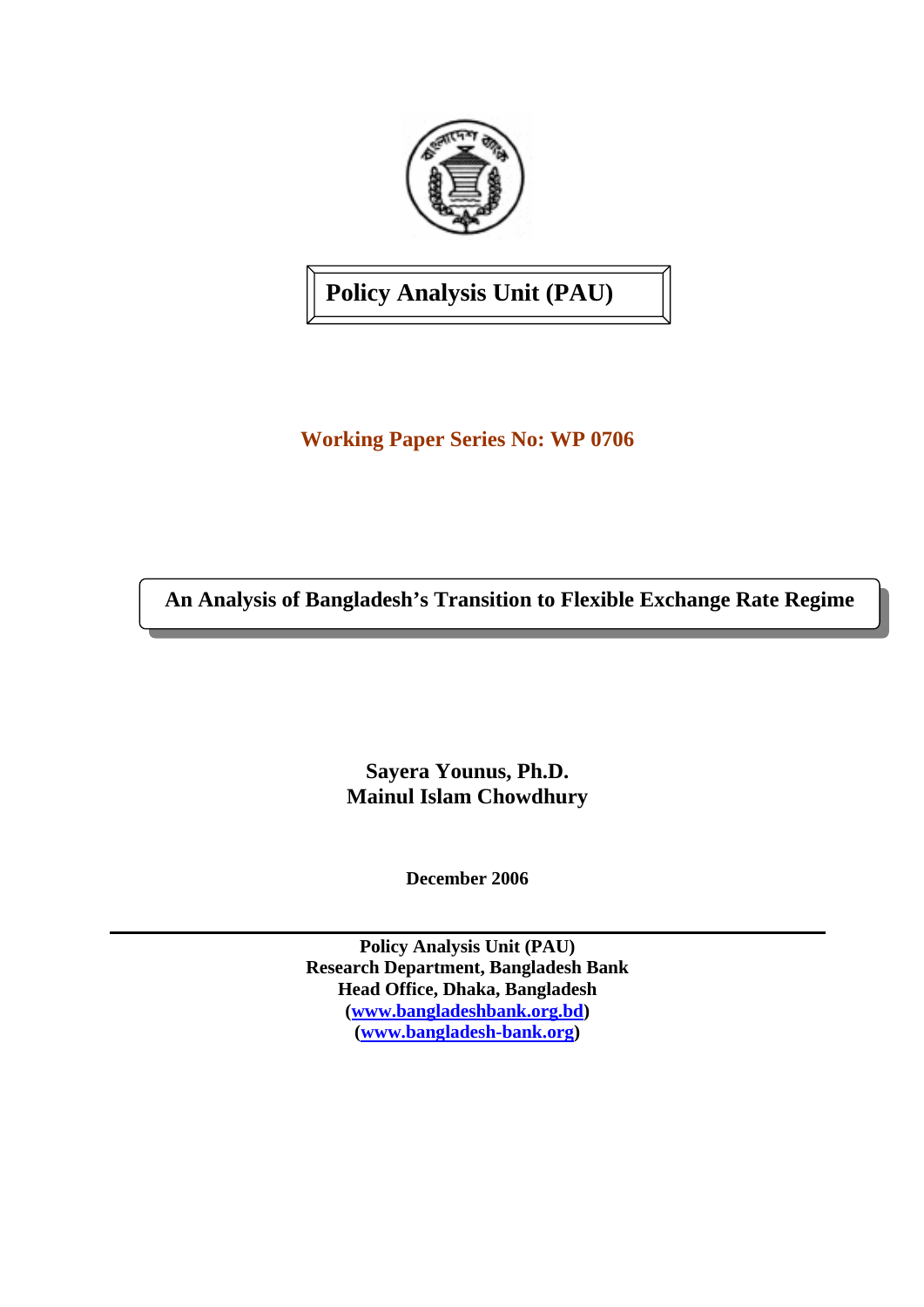

# **Policy Analysis Unit\* (PAU)**

**Working Paper Series No: WP 0706** 

**An Analysis of Bangladesh's Transition to Flexible Exchange** 

**Rate Regime** 

# **Sayera Younus, Ph.D. Mainul Islam Chowdhury**

# **December 2006**

*Copyright © 2006 by Bangladesh Bank* 

\* In an attempt to upgrade the capacity for research and policy analysis at Bangladesh Bank (BB), PAU prepares and publishes several Working Papers on macroeconomic research every quarter. These papers reflect research in progress, and as such comments are most welcome. It is anticipated that a majority of these papers will eventually be published in learned journals after the due review process. Neither the Board of Directors nor the management of BB or any agency of the Government of Bangladesh, however, necessarily endorses any or all of the views expressed in these Papers. The latter reflect views based on professional analysis carried out by the research staff of Bangladesh Bank, and hence the usual caveat as to the veracity of research reports applies.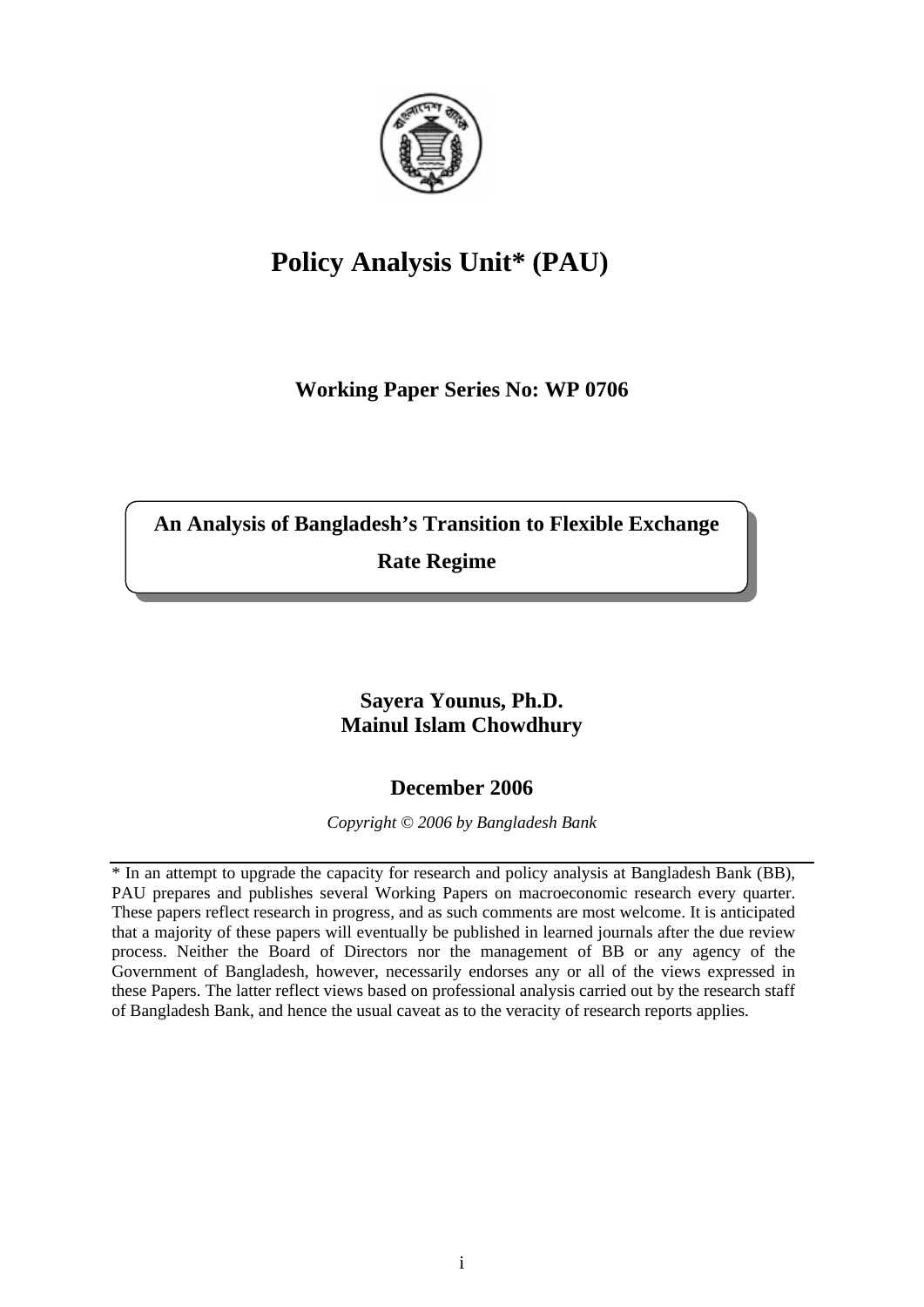#### **An Analysis of Bangladesh's Transition to Flexible Exchange Rate Regime**

**Sayera Younus, Ph.D.\* Mainul Islam Chowdhury\*\*** 

**December 2006** 

#### **Abstract**

The intention of this study is to assess the experience of the exchange rate regime gained by Bangladesh so far, and also to evaluate the impact of the exchange rate regime on macroeconomic variables. Bangladesh stepped into the floating exchange rate regime at the end of May, 2003 with the objectives of increasing the effectiveness of monetary policy on one hand and to avoid crisis associated with the fixed exchange rate regime on the other. An analysis of the macroeconomic variables under different exchange rate regimes shows that like other studies output growth in Bangladesh performed well in the intermediate and floating exchange rate regimes. Unlike other studies, inflation is lower in the intermediate regime despite higher money supply and exchange rate depreciation. There is also evidence that currency depreciation boosted exports growth in the floating regime, though not in the prior contexts.

Keywords: Fixed Exchange rate, Flexible Exchange Rate, Macroeconomic Variables.

JEL Classification:E0, E58, F31, F41

<sup>\*</sup> Senior Research Economist and \*\*Research Economist, Policy Analysis Unit (PAU), Research Department, Bangladesh Bank. The authors would like to thank Professor Syed Mainul Ahsan, WBI Resident Economic Adviser, Bangladesh Bank and Dr. Md. Habibur Rahman, Senior Research Economist, PAU for their helpful suggestion and comments.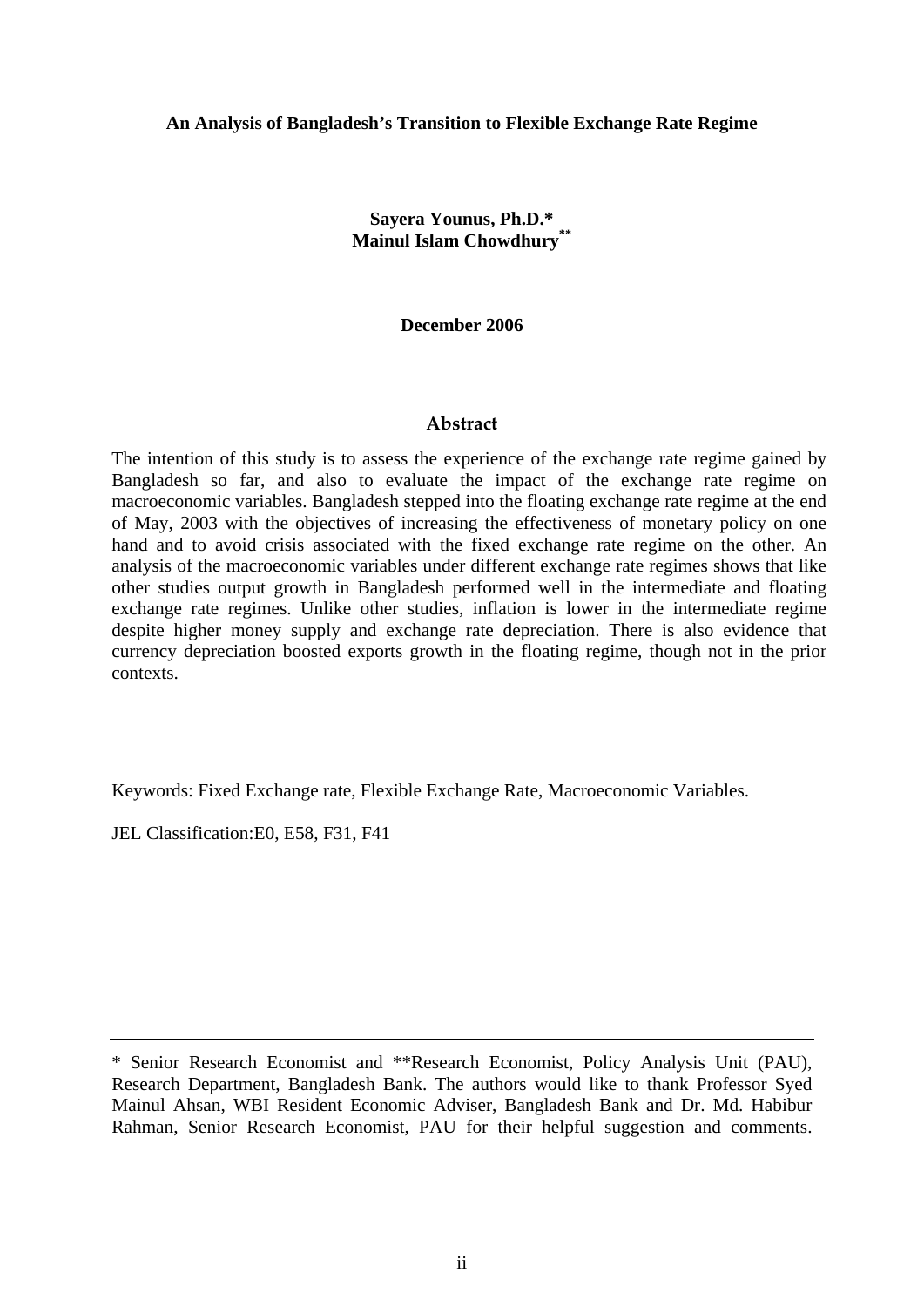#### **1. Introduction**

1

Exchange rate is an important economic indicator and a key policy variable. The choice of an exchange rate policy has a considerable impact on a country's well being. Sometimes issues related to exchange rates are highly debated. The search for a suitable exchange rate policy partly depends on the goals that policy makers attempt to achieve. Morande (2001) identified some factors that may influence the choice of an exchange rate regime such as conditions in the world economy, the domestic business cycle, imperfections in the workings of internal markets, political economy aspects and even academic trends.

After the breakdown of the Bretton Woods era (1946-1971) of fixed exchange rates with single currency peg where stabilizing the domestic economy was a primary objective of monetary policy and controls on international capital flows were the main features, many countries moved towards a flexible exchange rate regime (or float) with a view to mitigating domestic and external shocks particularly that evolve from international capital markets, terms of trade and interest rate shocks (Edwards and Savastano, 1999). Besides the bi-polar view (fixed or flexible exchange rate regime) there are at least nine types of regimes that differ in the degree of flexibility between the two extremes that a country can follow.<sup>[1](#page-3-0)</sup> As of December 2004, about 53 IMF member countries had managed-float exchange rate regime, while 41 countries did not have any legal tender, 36 countries practiced independent float while another 36 countries had conventional pegged exchange rate regime (IMF 2005).

Recently a number of countries have moved towards more flexible exchange rate regimes. Historically, Bangladesh adopted diverse exchange rate regimes since her independence in December 1971 in order to allow effective management of foreign exchange and achieve a tolerable level of inflation with desired level of economic growth. In January 1972, the exchange rate of Bangladesh's currency 'Taka' was fixed with the British Pound Sterling. As the Pound Sterling was floated with dollar - later in 1972 - Taka was also floated with Dollar via Pound Sterling. In 1979 Taka was pegged to a basket of currencies of Bangladesh's major trading partners, with Pound Sterling as the intervention currency which was later replaced by US Dollar in 1983. This exchange rate arrangement continued till May 2003. Finally, Bangladesh adopted a floating exchange rate system from end May 2003 with the objective of increasing effectiveness of monetary policy together with better integration with the global capital market. The purpose of this study is to evaluate the experience gained so far since moving to the floating exchange rate regime and assess the impact of the flexible exchange rate regime on the macroeconomic variables in Bangladesh.

This paper is organized as follows. Section 2 provides the literature review. Section 3 gives an overview of the phases of evolution from fixed, peg through more flexible intermediate regimes to full floatation in May 2003 in Bangladesh. Section 4 evaluates the post floatation market behavior both in normal and pressure situations. Section 5 analyses the behavior of the macroeconomic variables under different exchange rate regimes. Section 6 discusses intervention approaches towards maintaining market order and limiting volatility followed by the IMF's technical support at various stages of the transition in section 7, and finally, the paper concludes in section 8.

<span id="page-3-0"></span><sup>&</sup>lt;sup>1</sup> For example, free float, dirty float, floating within a band (target zone), sliding band, crawling band, crawling peg, fixed but adjustable exchange rate, currency board, full 'dollarization' etc.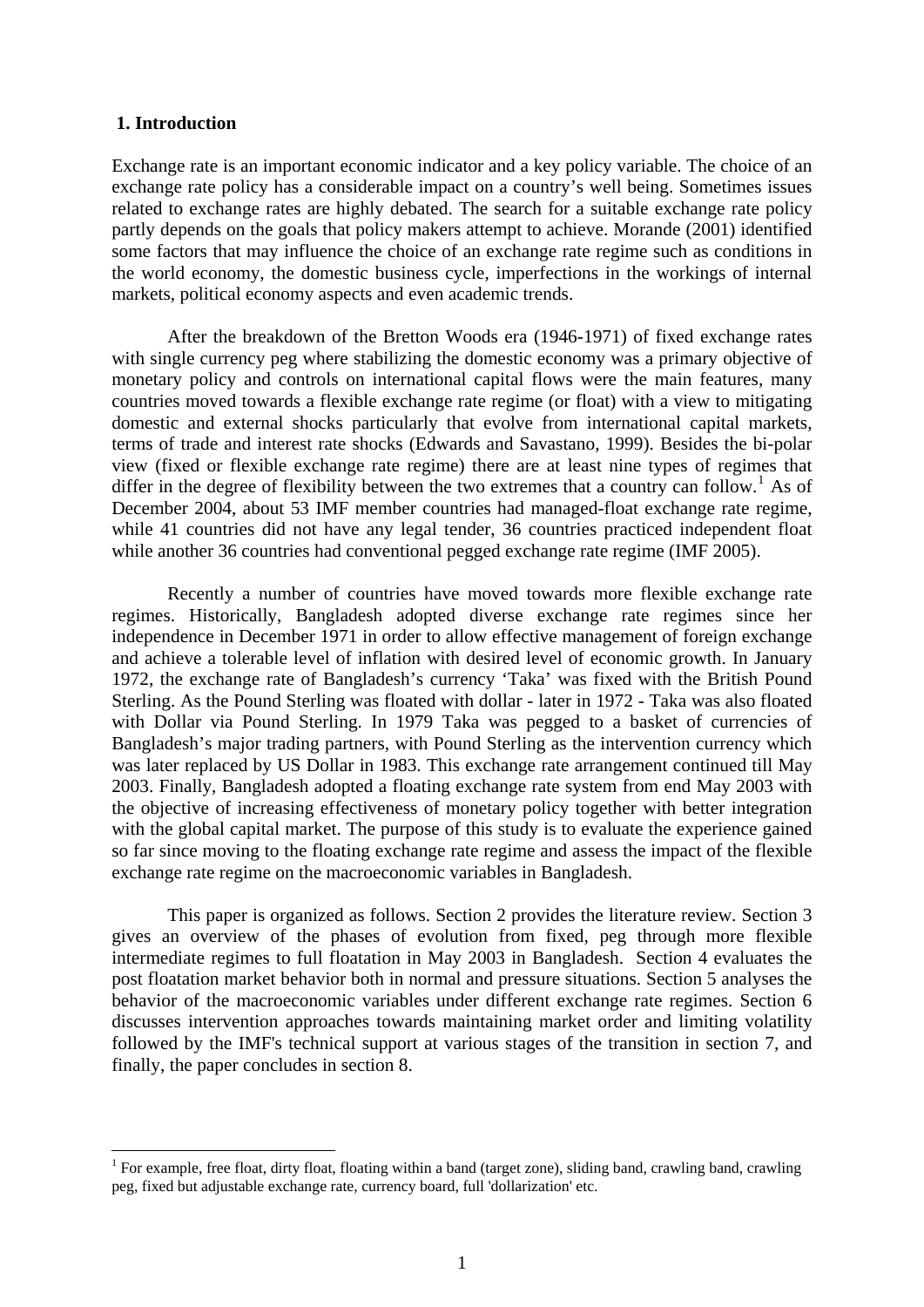#### **2. Literature Review**

Ghosh et al. (1996) tried to identify how various exchange rate regimes influence inflation and growth. Their data comprised of 145 IMF member countries from 1960 to 1990. In the analysis they distinguished between the central bank's declared exchange rate regimes and the behavior of the exchange rates in practice and used a three-way classification: pegged, intermediate (which was defined as a floating rate but within a predetermined range) and floating exchange rate. They found that inflation was lower and less variable in countries maintaining a pegged exchange rate. Countries with pegged, intermediate and floating exchange rates had on average annual inflation rate of 8, 14 and 16 percent, respectively. For lower income countries the inflation differential between pegged and floating rate was almost 10 percentage points. The authors cited two key reasons for such differences. The first is that, countries with pegged exchange rate have lower rates of growth in money supply probably because of the political costs of abandoning a peg, and secondly, even for a given growth rate of money supply, pegged exchange rates enhance confidence in the domestic currency and results in lower inflation by increasing the desire to hold money.

They also found that the exchange rate regime affects economic growth. Exchange rate regime can influence economic growth through investment and productivity. While pegged exchange rate regimes have higher investment by reducing policy uncertainties and lowering real interest rates, floating regimes have faster productivity growth, part of which is reflected in faster growth of external trade. The final point of the study was that experiences of exchange rate regimes and their impact on macroeconomic performance vary from country to country based on their level of income. In general, however, countries with pegged exchange rate regime have lower inflation and growth while countries with floating exchange rate regime have higher inflation and higher growth.

Rogoff et al. (2004) find that as a country becomes more integrated into global capital markets and develops a sound financial system, the advantages of exchange rate flexibility increases. Advanced countries, which have free floats on average, recorded faster growth than other regimes but lower inflation. Developing countries with limited access to private external capital market, pegs and other limited flexibility arrangements have also been associated with lower inflation, without compromising growth or higher growth volatility. In emerging market economies with higher exposure to international capital flows, the more rigid regimes have had a higher incidence of crises. However, this finding is challenged by Edwards and Savastano, (1999) who, after reviewing an extensive literature, conclude that developing countries do not really have much to offer when it comes to defining and characterizing a flexible exchange rate regime; the impact of flexible exchange rate regime on macroeconomic variables are ambiguous.

Morande (2001) studied Chile's transition towards a flexible exchange rate regime. Chile experienced a significant number of exchange rate regimes from hard pegs to total flexibility. After the collapse of the fixed exchange rate in 1982, Chile adopted an exchange rate band which lasted up to September 1999 when the country moved to a flexible exchange rate regime. The paper investigated why Chile abandoned the exchange rate band and why it took so long to do it, whether floating was a better choice than quitting the national currency and examined how the floating regime has worked so far. The author described that Chile's transition to a flexible exchange rate regime was triggered by some simultaneous events such as the effects of the Asian crisis and the achievement of a long run inflation target. After presenting a cost-benefit analysis of giving up the peso the author explained that the adoption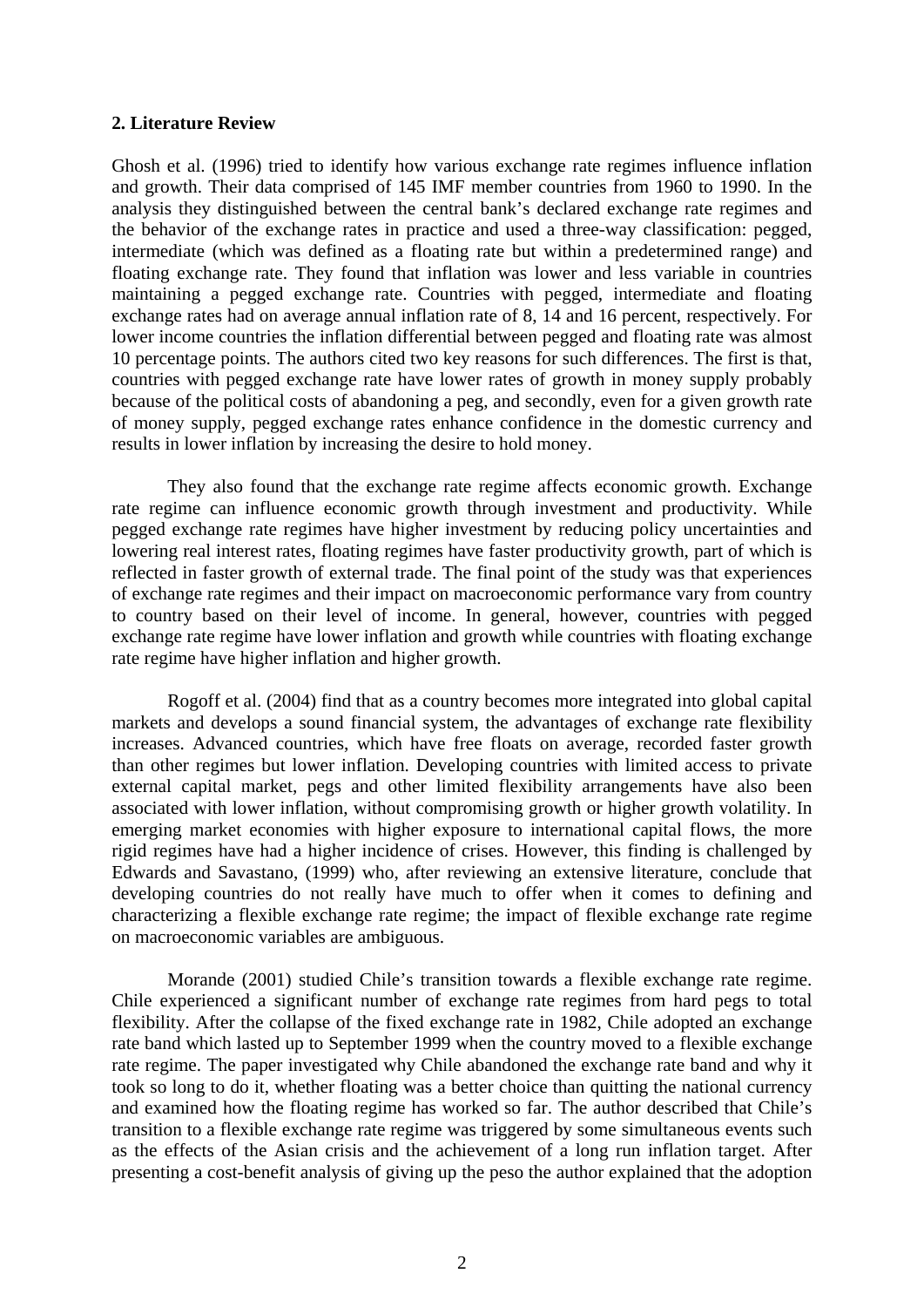of a foreign currency would be a bad policy choice for Chile. The author also opined that Chile's experience with the floating exchange rate regime has been a calm one with core inflation remaining around the steady state target and exchange rate volatility not rising significantly when compared to its pre-flexibility values.

#### **3. Overview of the Preceding Phases of the Exchange Rate Mechanism**

Following independence, Bangladesh's currency, the *Taka* continued to be pegged to U.K.'s pound sterling, the latter being the intervention currency. In order to control capital flight, government of Bangladesh imposed restrictions on foreign exchange. In the controlled exchange regime, a secondary market developed to satisfy the excess demand for foreign currency. In the secondary market, the foreign currency price was much higher than the official exchange rate. In May 1975, a major step toward effective exchange management took place with a massive devaluation (by 37 percent) of the BDT. Since then, the central bank pursued a policy of depreciating the *Taka* to improve the balance of payment deficits. It is worthwhile to mention here that in order to reduce balance of payment deficits, Bangladesh devalued her currency about 130 times over a thirty-year period (from 1972 to 2002).

In 1985, the intervention currency was changed to the US dollar. This change was made because most of the official trade in Bangladesh is performed in the US dollar rather than the pound sterling. In order to determine the strength of the BDT against foreign currency, a real effective exchange rate (REER) index was introduced in 1985. Since then, the nominal exchange rate of BDT in relation to the US dollar was determined daily by monitoring the REER index. Under the 'Structural Adjustment Program' and the 'Financial Sector Reform Program' *Taka* was made convertible on the current account beginning March 24, 1994. With a view to maintaining competitiveness of export the exchange rate was occasionally adjusted mainly by monitoring the trend of REER index, based on a trade-weighted basket of currencies of major trade partners that acted as a benchmark for the banks to set their own rates. Since 2000, Bangladesh had a pre-announced one taka wide band within which it would, at its discretion, undertake US dollar purchase and sale transactions with Banks. Banks were free to set their own rates for their inter-bank and customer transactions. Those rates generally tended to be outside the announced rate band or transactions between the Bangladesh Bank (BB) and the authorized dealers (Bangladesh Bank Annual Report 2003-04).

Finally, Bangladesh authorities decided to float its currency on May 31, 2003. Floating exchange rate was adopted mainly to avoid the overvaluation of the domestic currency. Such overvaluation, besides making export less competitive in the international market, hurts the domestic economy by stimulating imports and thereby making it harder for domestic goods to compete with the imported ones. As a result growth of domestic output and employment may slow down which inhibits the progress of the whole economy.<sup>[2](#page-5-0)</sup> One reason that inhibits the implementation of floating exchange rate is the fear of a high pass-through from a depreciation of local currency to inflation. However, Chowdhury and Siddique (2006) showed that there is very limited or no exchange rate pass-through in case of Bangladesh. The low level of passthrough therefore weakens the case presented by the advocates of exchange rate management in order to avoid significant shifts in domestic prices.

<span id="page-5-0"></span><sup>&</sup>lt;sup>2</sup> See Bangladesh Bank (2006), on "Management of Floating Exchange Rate Regime: The Bangladesh Experience," Governor's address published in the *Bangladesh Bank Quarterly*, III (2 & 3). for details.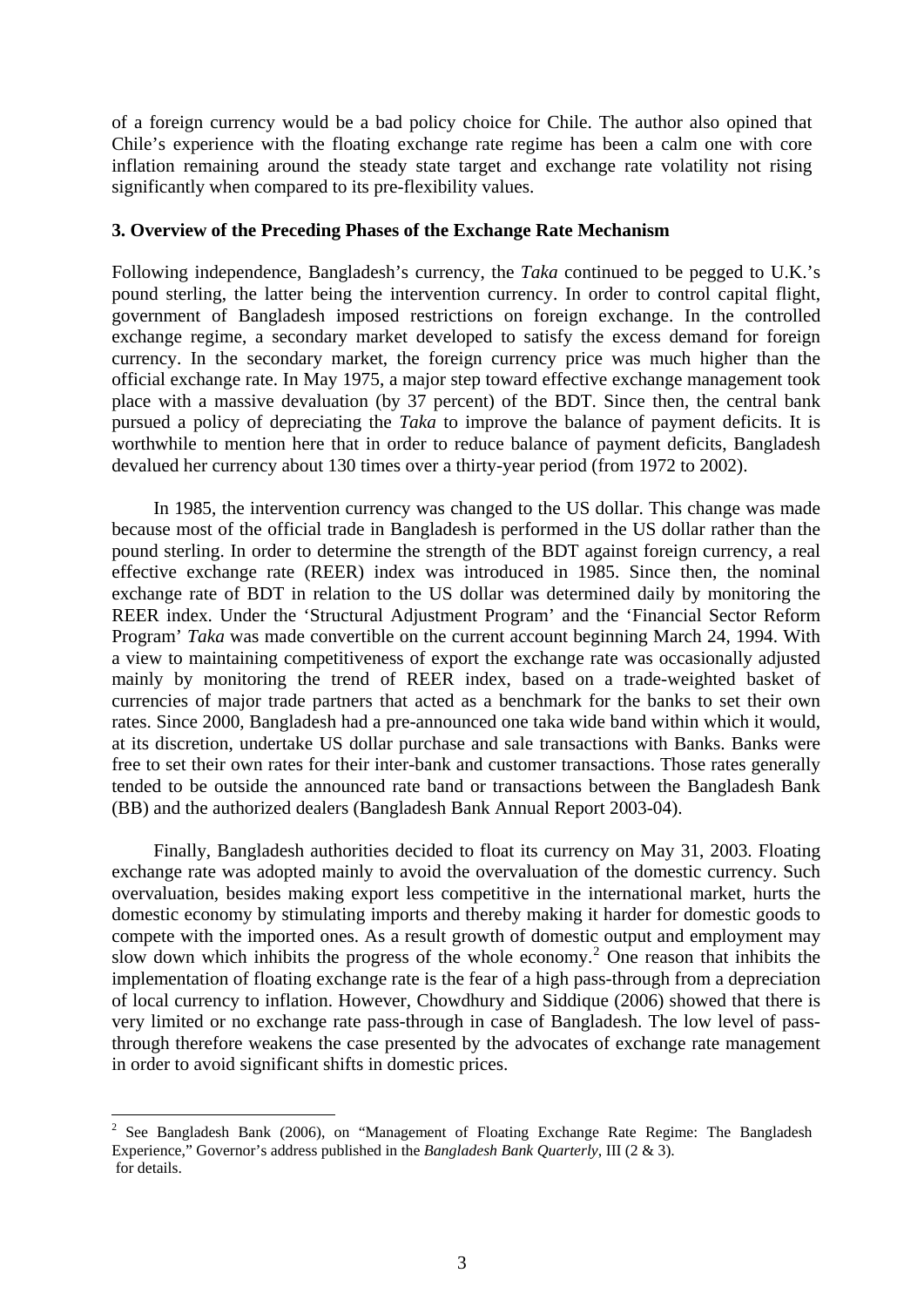#### **4. Post-Floatation Market Behavior in Normal and Pressure Situations**

Bangladesh is still at an initial stage of experience with the floating exchange rate regime. There had been no large volatility of the BDT-USD exchange rate during and immediately after the transition. Further, the transition took place in an environment of stable and low global inflation. Bangladesh Bank also took elaborate preparatory steps prior to moving towards the new regime and made efforts to equip it with the necessary instruments to maintain the stability of the money and foreign exchange market. As a part of the preparatory measure Bangladesh Bank strengthened the monitoring of the key market variables and liquidity forecasting, and carefully observed the open exchange position of the commercial banks. In addition, repo and reverse repo were introduced to have a better clutch on market liquidity.

After the float, Bangladesh Bank occasionally intervened directly in the foreign exchange market through sale and purchase of foreign exchange to maintain market stability. BB could also influence the market exchange rate of taka by tightening or loosening the money market through the auctions of T-bills, repo and reverse repo transactions. During May 2003 (just before the float) the BDT-USD exchange rate was 57.4. After the transition (on May 31), the exchange rate moved up to 58.4 in June and the weighted average exchange rate remained below 58.7 for the rest of the calendar year. From June '03 to April '04, the BDT/USD exchange rate remained fairly stable experiencing a depreciation of less than one percent. Therefore volatility in the exchange market was effectively contained. The notable success of Bangladesh in keeping the volatility low immediately after the transition to floating exchange rate is striking, especially as it has been widely reported that exchange rate suffers significant increases in volatilities when adopting the floating regime. One possible explanation could be that Bangladesh's financial system lacks the features that usually cause exchange rate volatility in an industrialized economy like significant level of speculation or heterogeneity mainly due to a relatively small number of participants and low volume of transactions. Furthermore, to avoid any undue fluctuation in the foreign exchange market due to speculation, Bangladesh Bank withdrew necessary amount of liquidity from the money market using reverse repo immediately before moving toward the floating regime. Hence, the money market absorbed the pressure of the transition, with the call money rate shooting up briefly from the pre transition single digit levels to levels exceeding forty percent. The call money rate came back to single digit levels by the second week as the pressure on liquidity was eased with the exchange rate remaining stable. Therefore, the central bank did not need to run down its reserves; rather it could build up its reserve position through buying USD regularly from the market.

However, pressure has been building since mid-2004 (as can be seen in Figure 1) due to several domestic and external factors like increased demand for imports during FY05 as a result of two consecutive floods and resulting crop damages, rise in the international commodity prices, particularly of crude oil and the MFA expiry. Strong private sector credit demand also put pressure on the inflation-depreciation spiral. Volatility in the foreign exchange market and the resulting contagious effect on the inter-bank call money market caused the interest rate to rise and the currency to depreciate. Nominal exchange rate shot up to 61.42 on 13 June 2004 but then started to fall and remained mostly below BDT 60 per USD up to November of the same year.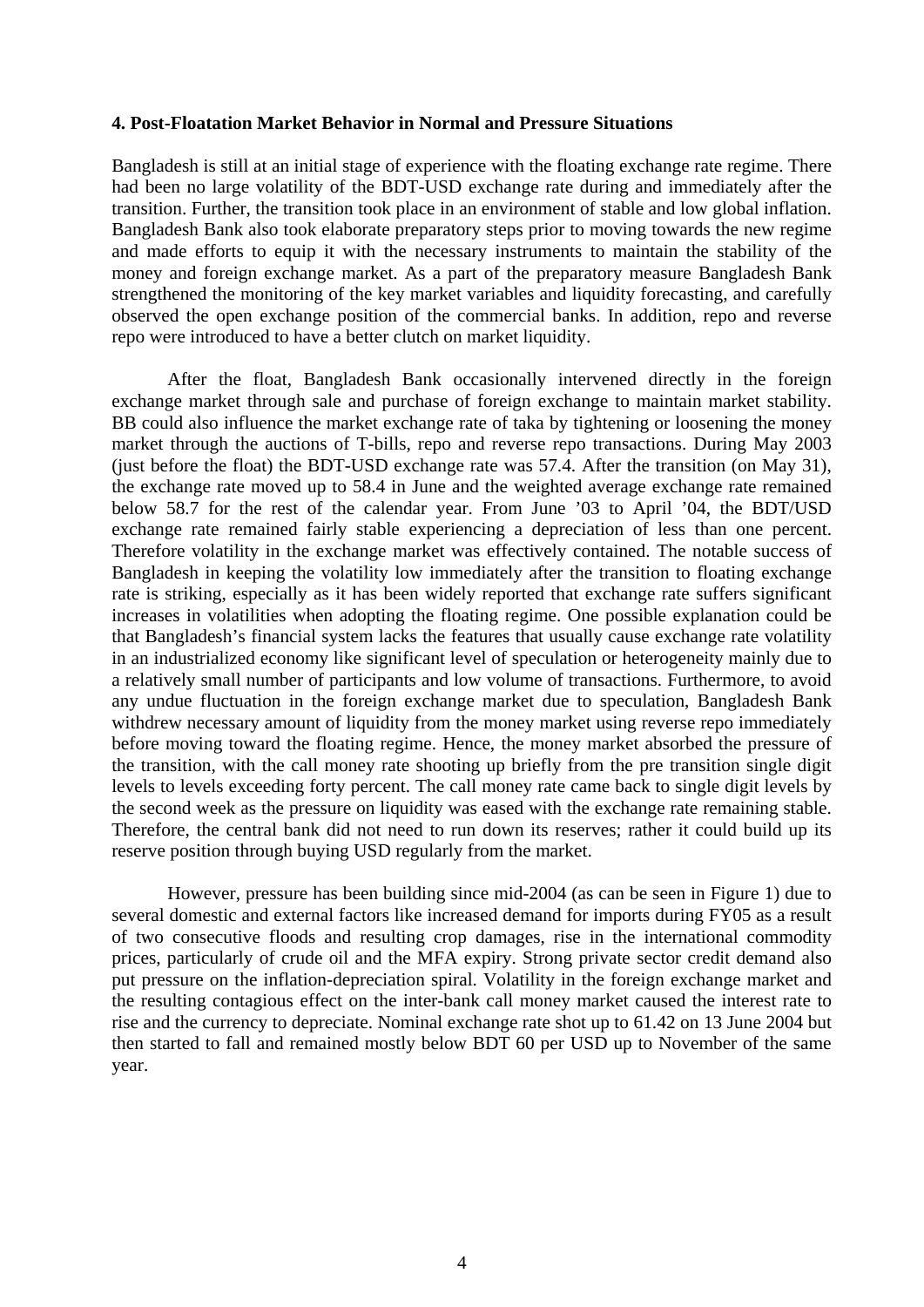



*Source: FRTMD, Bangladesh Bank*

Exchange rate kept on rising again gradually from December 2004 and the value of taka plunged to 64.23 in July 2005. Depreciation during FY05 was 5.42 percent as compared to a 3.41 percent during FY04. The pressure on the exchange rate was high especially during the third quarter of FY05 with a volatility of 0.91 (measured by standard deviation and reported in Table 1). This pressure was created mainly due to a relatively faster growth of import bills than that of combined export earnings and remittance flows. Starting from December 2004 the pressure reached its pick during February 2005 when the exchange rate reached 63.5 with a volatility of 2.52 in a single month. To ease up the Forex market Bangladesh Bank intervened by selling US dollar in the market. Bangladesh Bank allowed limited overdraft facility on foreign currency clearing account with the Bangladesh Bank to NCBs and some private sector banks facing temporary mismatch in liquidity and relaxed restrictions on swap and forward operation in order to provide some flexibility to those banks to manage their liquidity (BB Annual Report 2004-05).<sup>[3](#page-7-0)</sup> These measures helped to stabilize the foreign exchange market as volatility decreased to 0.09 during the fourth quarter of FY05.

|         | Average | Maximum | Minimum | St. Dev. |
|---------|---------|---------|---------|----------|
| FY04:Q1 | 58.42   | 58.48   | 58.36   | 0.02     |
| FY04:Q2 | 58.44   | 58.67   | 58.41   | 0.05     |
| FY04:Q3 | 58.94   | 59.13   | 58.86   | 0.07     |
| FY04:Q4 | 59.84   | 61.43   | 58.87   | 0.67     |
| FY05:Q1 | 59.52   | 60.51   | 59.26   | 0.30     |
| FY05:Q2 | 59.97   | 61.09   | 59.45   | 0.49     |
| FY05:Q3 | 62.80   | 63.67   | 60.59   | 0.91     |
| FY05:Q4 | 63.59   | 63.75   | 63.39   | 0.09     |
| FY06:Q1 | 65.06   | 65.71   | 63.76   | 0.67     |
| FY06:Q2 | 65.87   | 66.21   | 65.66   | 0.17     |
| FY06:Q3 | 68.07   | 71.75   | 66.20   | 2.04     |
| FY06:Q4 | 69.74   | 71.38   | 69.16   | 0.48     |
| FY07:Q1 | 69.09   | 69.72   | 66.01   | 1.14     |

**Table 1: Quarterly Statistics of BDT/USD exchange rate** 

*Source: Authors' calculation from data provided by FRTMD, Bangladesh Bank* 

1

<span id="page-7-0"></span><sup>&</sup>lt;sup>3</sup> The provision of covering forward sales by forward purchases with the same account was relaxed. Under the new arrangement, Authorized Dealers (AD) were required to cover at least 50 percent of their forward sales by forward purchases. The remaining portion could be covered by inter-bank forward purchase and spot purchase of export bills. Besides forward sales associated with swap transactions were not required to be covered by forward purchases.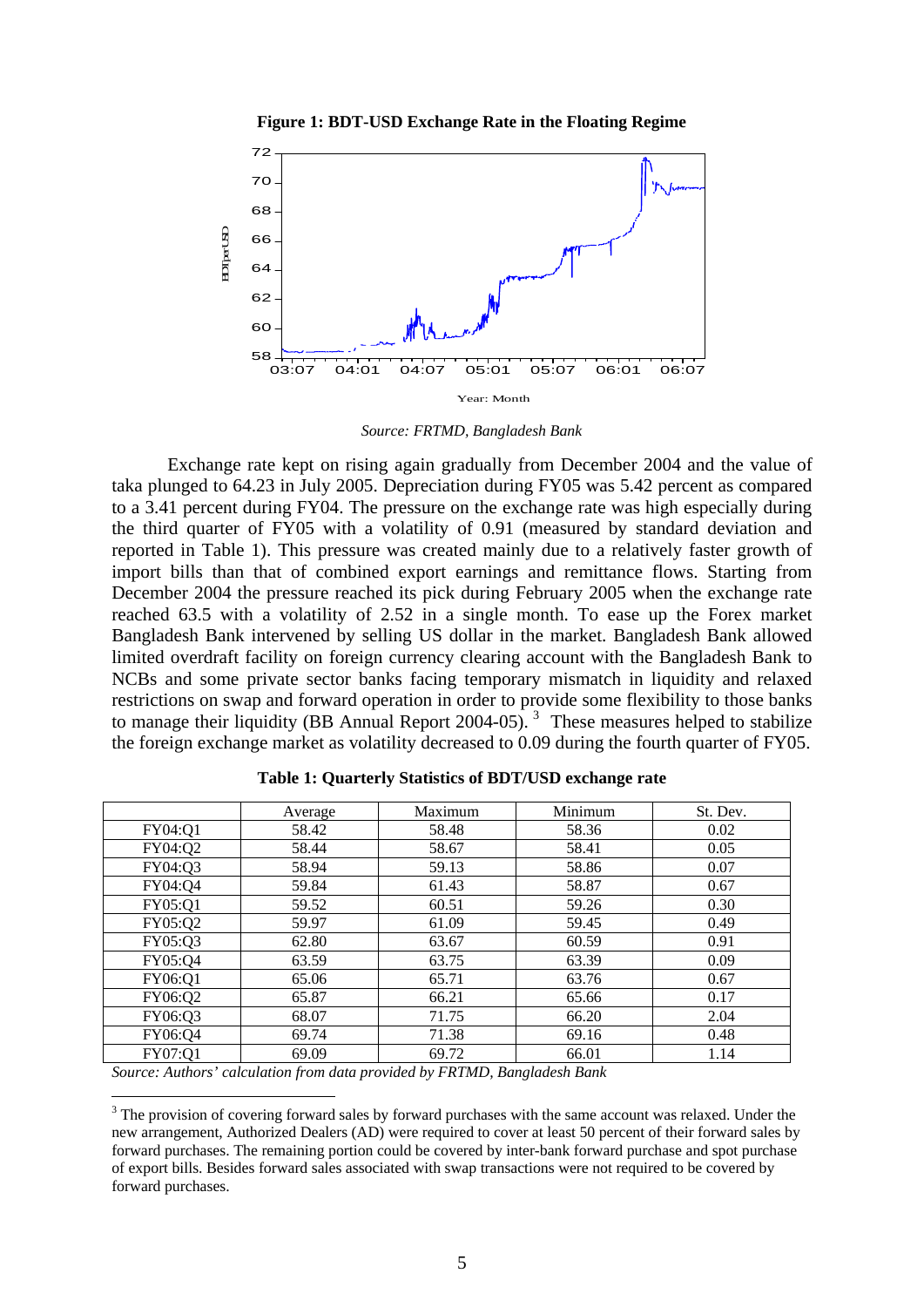Weighted average BDT/USD nominal exchange rate in the inter-bank foreign exchange market started fluctuating heavily again during the third quarter of FY06, with the exchange rate fluctuating within the range of BDT 66.20 to 71.75 and the exchange rate stood at BDT 71.75 at end March 2006. Depreciation during March alone was about 4.83 percent over the previous month. Based on monthly movements, the BDT/USD exchange rate registered the highest volatility during March 2006 since floatation in end-May 2003 and nominal exchange rate depreciated by about 9.36 percent in FY06. Fluctuation in the third quarter may have been caused mainly due to a 10.26 percent increase in LC opening along with a USD 410 million gap in the flow of exports and imports. This upsurge in the Forex market generated a high credit demand in the money market; in the backdrop of a restrained monetary policy stance of the central bank, the call money rate shot up to as high as 40.37 percent during March 2006. As a result, pressure in the foreign exchange market eased somewhat in the fourth quarter and came down to a value of BDT 69.70 during end-June of the same fiscal. A decrease in LC opening by 0.24 percent during the fourth quarter and a net injection of USD 336 million by the Bangladesh Bank from its reserves through out the year also helped to keep the pressure down.

Exchange rate remained mostly stable during the first two months of the first quarter of FY07 but appreciated by about 2.58 percent in September over the previous month to reach a monthly average value of 67.86. During this period the central bank conducted reverse repo auction regularly to withdraw excess liquidity from the market in order to maintain stable monetary conditions. In effec, BB tried to discourage excess buying of dollar which helped stabilize the currency value.

Rahman and Barua (2006) did a correlation analysis to explore the possible explanation of the exchange rate movement. They found that there is a strong correlation (- 0.40) between depreciation and export-import gap as a share of reserves L/C openings for imports also have a positive correlation (0.45) with volatility of the exchange rate which implies that the higher the L/C openings the more volatile is the exchange rate. Therefore, after reviewing recent experience behind the behaviour of the foreign exchange and money markets in Bangladesh they found that high seasonal demand for foreign currency resulting from the increased import bills, systematic withdrawal of excess liquidity by BB, relatively faster expansion of credit (than that of deposits) signifying high demand and higher interest rates on various national savings instruments are the reasons behind the interest rate hike in the money market and depreciation of the nominal exchange rate. Therefore, careful attention is needed to monitor the variables mentioned above in order to avoid further instability in the foreign exchange market.

#### **5. Behavior of Macroeconomic Variables in different Exchange Rate Regimes**

This section illustrates the performance of macroeconomic variables in different exchange rate regimes. If we compare macroeconomic variables during the pegged (July' 97-May' 00), intermediate (June' 00-May' 03) and post-float (June' 03-May' 06) exchange rate regimes, it can be seen that real GDP growth, exports, imports, remittances and current account balances (CAB) witnessed continuous improvement in the flexible exchange rate regime. However, inflation also continued to rise following the developments in the domestic and external sectors.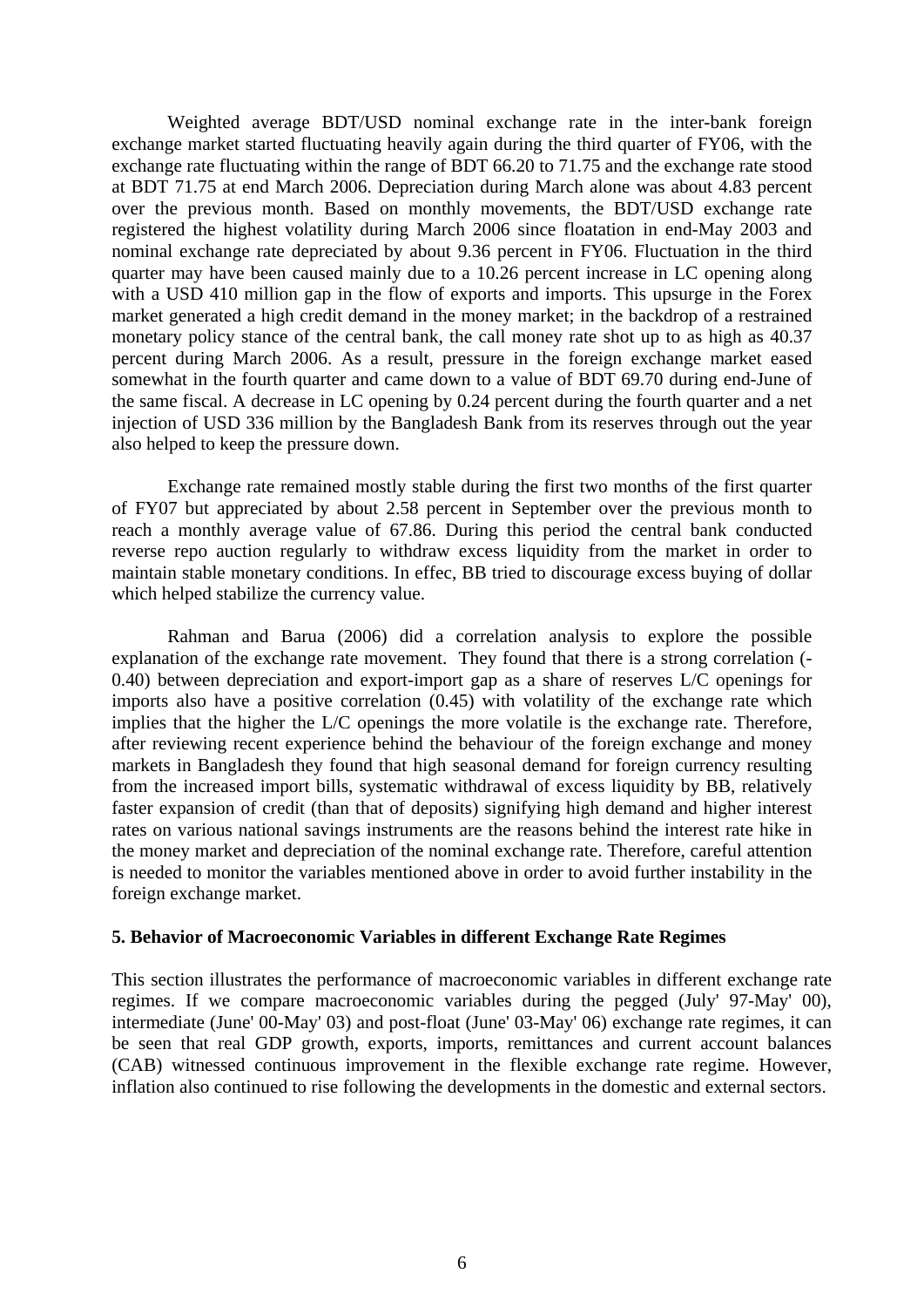# **5.1 Real GDP Growth Performance**

The overall economic activity in the country experienced an improvement during FY91 to FY06 over the eighties underpinned by efforts at implementation of various reform programs initiated in the early 1990's together with Government's adoption of measures for poverty alleviation via faster economic growth. Despite two major damages by floods in 1998 and 2004, a crisis in the power and gas sector during 1996-97 and 2004-05, the GDP growth rate maintained its higher tempo than in the decade of the eighties. Figure 2 shows that the average GDP growth rate during the eighties was far below the trend line (whole period average), while it marginally surpasses the trend during the nineties and remained well above that early in the new millennium. During this transition period, the structure of the economy has also changed where the domination of agriculture has been declining steadily, such that the agriculture based economy transformed into a modern industry and service sector based economy overtime (Figure 5).



**Figure 2: GDP Growth (at 1995-96 Constant Market Prices) during 1980-81 to 2005-06** 

*Source: Bangladesh Bureau of Statistics*

An analysis of the growth performance in different exchange rate regimes show that the average GDP growth rate has been significantly higher in the floating exchange rate regime than that in intermediate and pegged exchange rate regimes (Figures 3 and 4).





*Source: Annual Reports, Bangladesh Bank, Various Issues*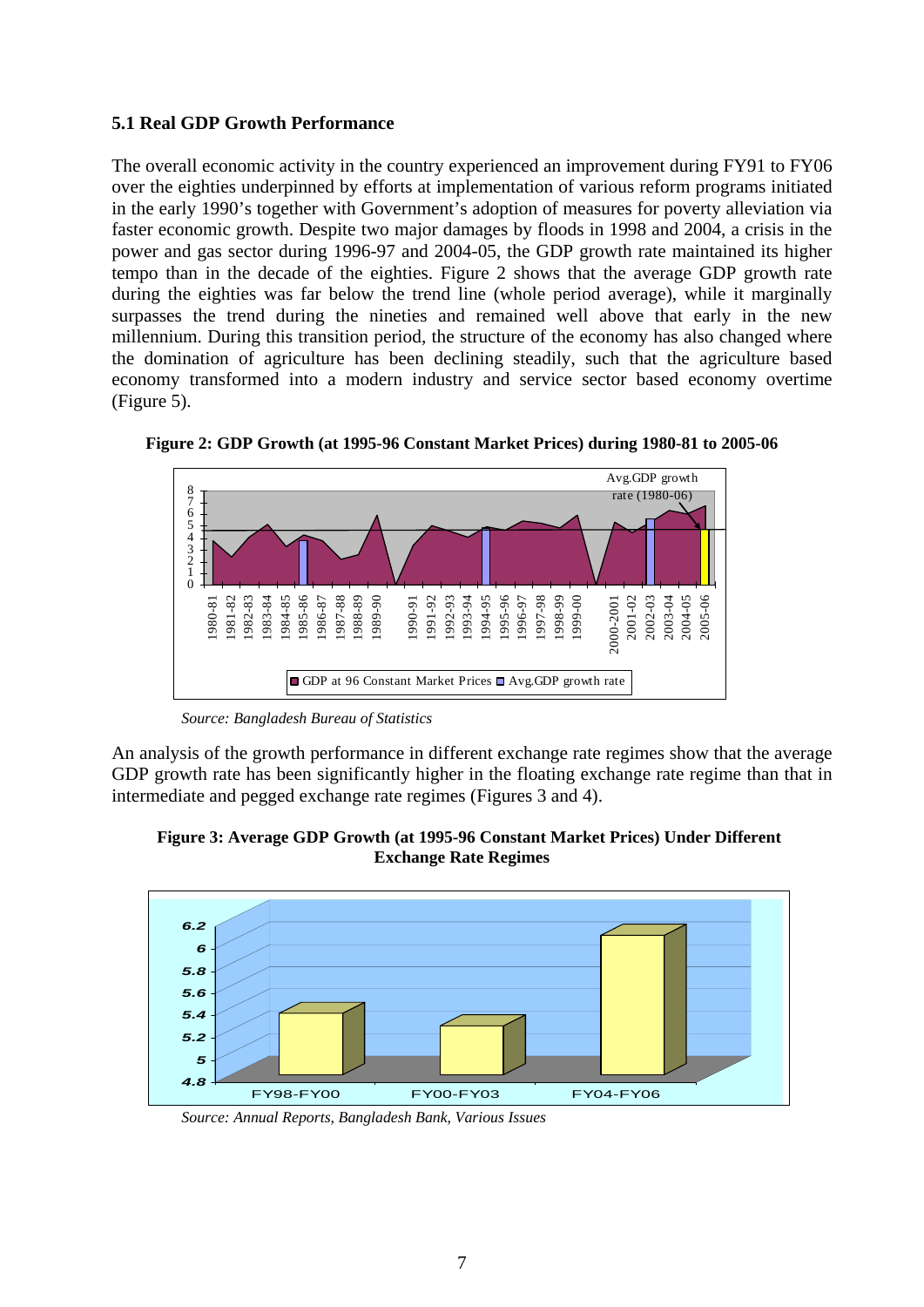

**Figure-4: Average Sectoral GDP Growth (at 1995-96 Constant Market Prices)** 

*Source: Annual Reports, Bangladesh Bank, Various Issues* 

From Figure 5, it is evident that contribution of agriculture was higher in the pegged exchange rate regime than those of the intermediate and floating exchange rate regimes, while the share of industry in the sectoral composition of GDP increasing gradually and increased from 25.71 to 26.73 in the intermediate and further to 28.34 in the floating exchange rate regime. The sectoral share of services also increases moderately from 48.89 during FY98-FY00 to 49.12 in FY01-03 and reached at 49.29 during the floating exchange rate regime.



**Figure-5: Average Sectoral Composition of GDP** 

*Source: Annual Reports, Various Issues*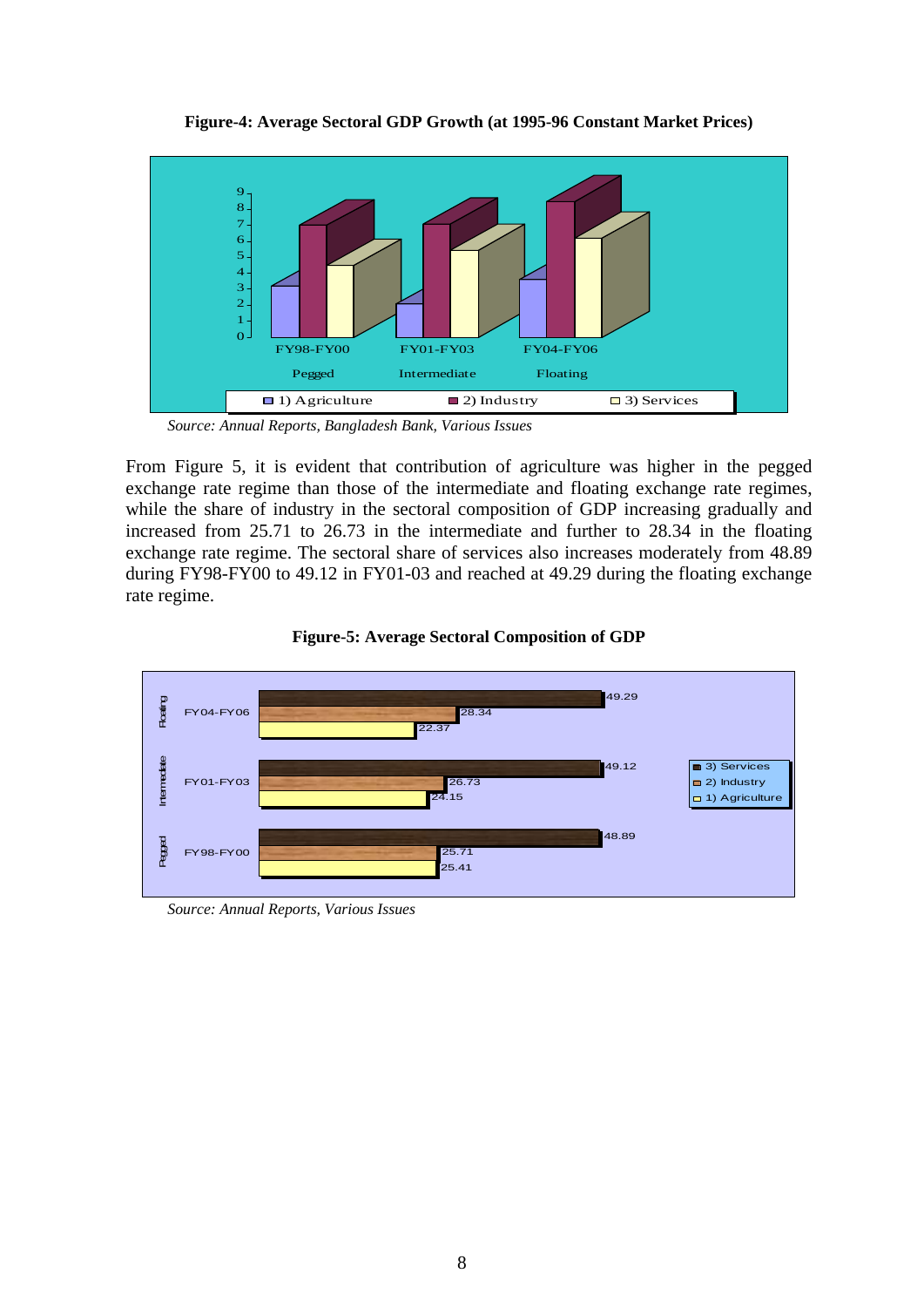|                                         | FY91-FY00 | <b>FY01</b> | <b>FY02</b> | <b>FY03</b> | <b>FY04</b> | <b>FY05</b> | <b>FY06</b> |
|-----------------------------------------|-----------|-------------|-------------|-------------|-------------|-------------|-------------|
| 1) Agriculture                          | 3.20      | 3.10        | 0.00        | 3.10        | 4.10        | 2.20        | 4.50        |
| a) Agriculture and Forestry             | 2.10      | 5.50        | $-0.60$     | 3.30        | 4.40        | 1.80        | 4.70        |
| i. Crops and Horticulture               | 1.80      | 6.20        | $-2.40$     | 2.90        | 4.30        | 0.20        | 4.20        |
| ii. Animal Farming                      | 2.50      | 2.80        | 4.70        | 4.50        | 5.00        | $7.20\,$    | 6.30        |
| iii. Forest and Related services        | 3.60      | 4.90        | 4.90        | 4.40        | 4.20        | 5.10        | 5.20        |
| b) Fishing                              | 8.20      | $-4.50$     | 2.20        | 2.30        | 3.10        | 3.70        | 3.90        |
| 2) Industry                             | 7.00      | 7.50        | 6.50        | 7.30        | 7.60        | 8.30        | 9.60        |
| a) Mining and Quarrying                 | 6.00      | 9.70        | 4.50        | 7.20        | 7.70        | 8.40        | 8.70        |
| b) Manufacturing                        | 6.90      | 6.70        | 5.50        | 6.80        | 7.10        | 8.20        | 10.50       |
| Large and Medium scale                  | 7.00      | 6.60        | 4.60        | 6.60        | 7.00        | 8.30        | 11.00       |
| Small Scale                             | 6.80      | 7.00        | 7.70        | 7.20        | 7.50        | 7.90        | 9.00        |
| c) Power, Gas and Water Supply          | 5.50      | 7.40        | 7.60        | 8.00        | 9.10        | 8.90        | 7.70        |
| d) Construction                         | 7.50      | 8.70        | 8.60        | 8.10        | 8.30        | 8.30        | 8.40        |
| 3. Services                             | 4.50      | 5.50        | 5.40        | 5.40        | 5.70        | 6.40        | 6.50        |
| a) Whole Sale and Retail Trade          | 5.70      | 6.40        | 6.60        | 6.10        | 6.60        | 7.10        | 7.30        |
| b) Hotel and Restaurants                | 5.50      | 7.00        | 6.90        | 7.00        | 7.10        | 7.10        | 7.50        |
| c) Transport, storages and              |           |             |             |             |             |             |             |
| communication                           | 4.60      | 7.90        | 6.60        | 6.90        | 6.20        | 7.90        | 8.30        |
| d) Financial Intermediations            | 4.80      | 5.50        | 6.70        | 6.70        | 7.00        | 8.90        | 7.10        |
| e) Real State, Renting and other        |           |             |             |             |             |             |             |
| <b>Business activities</b>              | 3.50      | 3.40        | 3.40        | 3.50        | 3.60        | 3.70        | 3.70        |
| f) Public administration and            |           |             |             |             |             |             |             |
| Defense                                 | 6.80      | 5.90        | 5.90        | 5.20        | 7.10        | 8.00        | 8.20        |
| g) Education                            | 6.10      | 7.10        | 7.60        | 7.60        | 7.70        | 7.90        | 8.00        |
| h) Health and Social Works              | 4.00      | 4.90        | 5.30        | 5.60        | 6.20        | 7.40        | 7.10        |
| i) Community, Social and Personal       |           |             |             |             |             |             |             |
| <b>Services</b>                         | 2.80      | 3.10        | 3.20        | 3.30        | 4.20        | 4.10        | 7.10        |
| <b>GDP at 96 Constant Market Prices</b> | 4.80      | 5.30        | 4.40        | 5.30        | 6.30        | 6.00        | 6.70        |

**Table 2: Sectoral GDP growth Rates at FY96 constant Prices: In Percent** 

*Source: Annual Reports, Bangladesh Bank, Various Issues* 

Table 2 shows that growth of agriculture during FY91-FY00 was 3.20, which, while fluctuating overtime, reached at 4.50 in FY05. The setbacks in FY02 and FY05 resulted from negative and lower growth in the crops and horticulture sub-sectors. The industrial growth, by contrast, gathered momentum overtime; from 7.00 percent in FY91-FY00 it reached to 9.60 percent in FY06 with significant contribution from mining and quarrying, manufacturing, power, gas, and water supply. The growth of the service sector is significantly up from the average of 4.50 in FY91 to FY00 to 6.50 in FY06 mainly fuelled by transport, storages and communication, community, social and personal services, wholesale and retail trade and health and social work.

# **5.2. Inflation**

A comparison of inflation under different exchange rate regimes shows that inflation has been gradually increasing during the latest phase (FY03-06) resulting from higher international oil and other commodity prices in the international market. Supply side factors, e.g., two episodes of floods during mid-2004 also contributed partly to the higher price level during this era. Contrary to the findings of Atish et al. (1996) inflation was comparatively higher in the pegged exchange rate regime in Bangladesh partly due to flood, a supply side phenomenon, which caused major damages in the agricultural sector during 1998, the consequences of which continued further in 1999. However, during FY00 to FY03, inflation was significantly lower despite exchange rate depreciation and higher growth in money supply (M2). This is because proper steps were taken to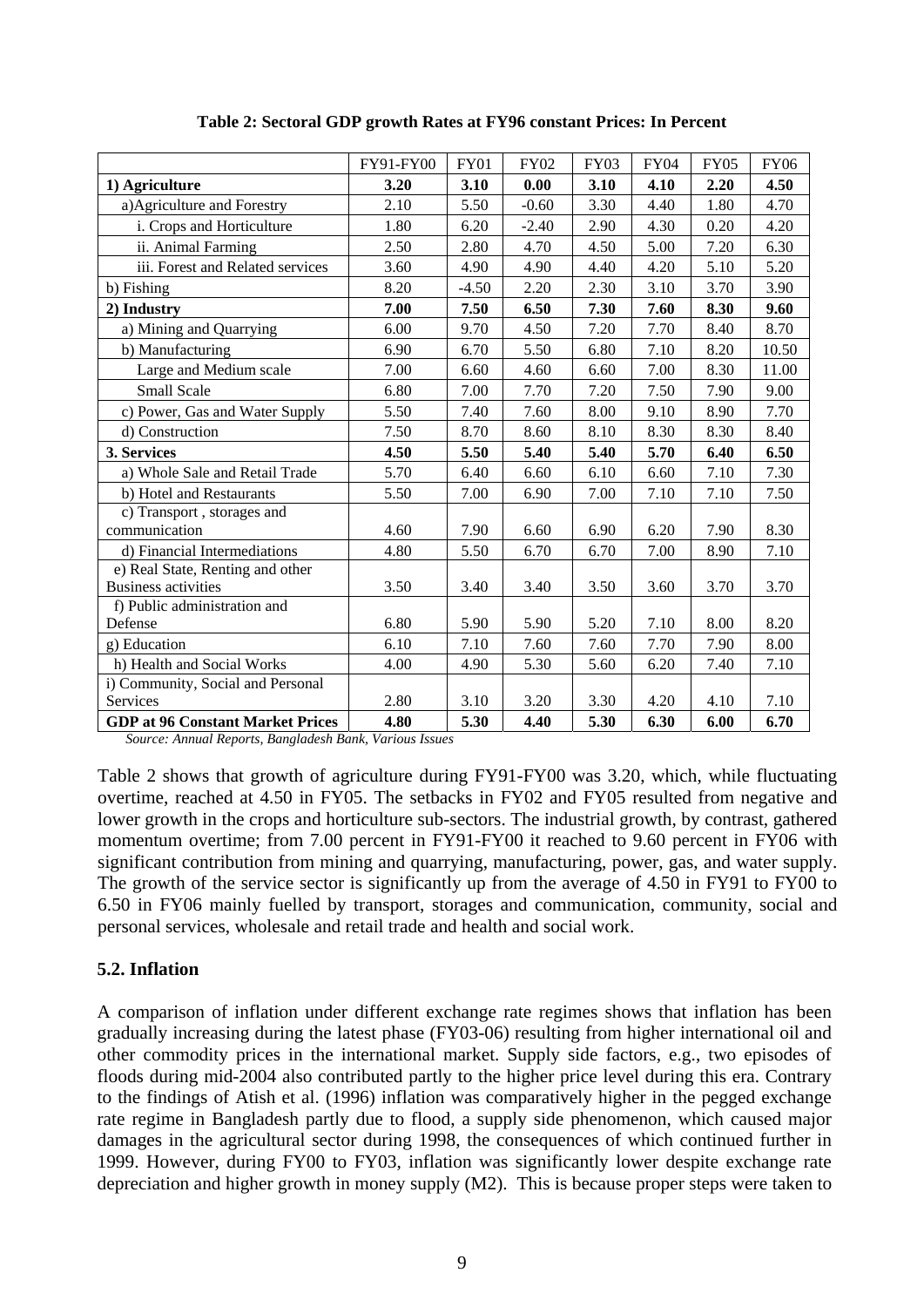cushion against shortages of consumer goods, industrial raw materials and equipments by reducing import duties significantly (Annual Reports, 1999-00, BB). Besides, structural shifts in the GDP composition took place over the years that reflected in the more monetized sectors, e.g., wholesale and retail trade, construction and transport, storage and communication are believed to have higher money absorption capacity and thereby reduced inflationary impact of increased money supply (Annual Report, 2006, BB).



**Figure 6: Average Inflation under Different Exchange Rate Regimes (Base: 1995-96=100)** 

*Source: Research Department, Bangladesh Bank* 

Figure 7 shows that except for the intermediate regime, food inflation is higher in the pegged and floating exchange rate regimes contributing significantly to twelve month point to point general inflation.





 *Source: Research Department, Bangladesh Bank* 

# **5.3 Money Supply (M2)**

Despite faster growth in the money supply (M2) during FY00 resulting from a 31.3 percent increase in the net credit to the government as against 21.3 percent increase in FY99 and 33.9 percent increase in the net foreign assets (NFA) as against 5.8 percent during FY99, the average money supply growth during the pegged exchange rate period remained lower than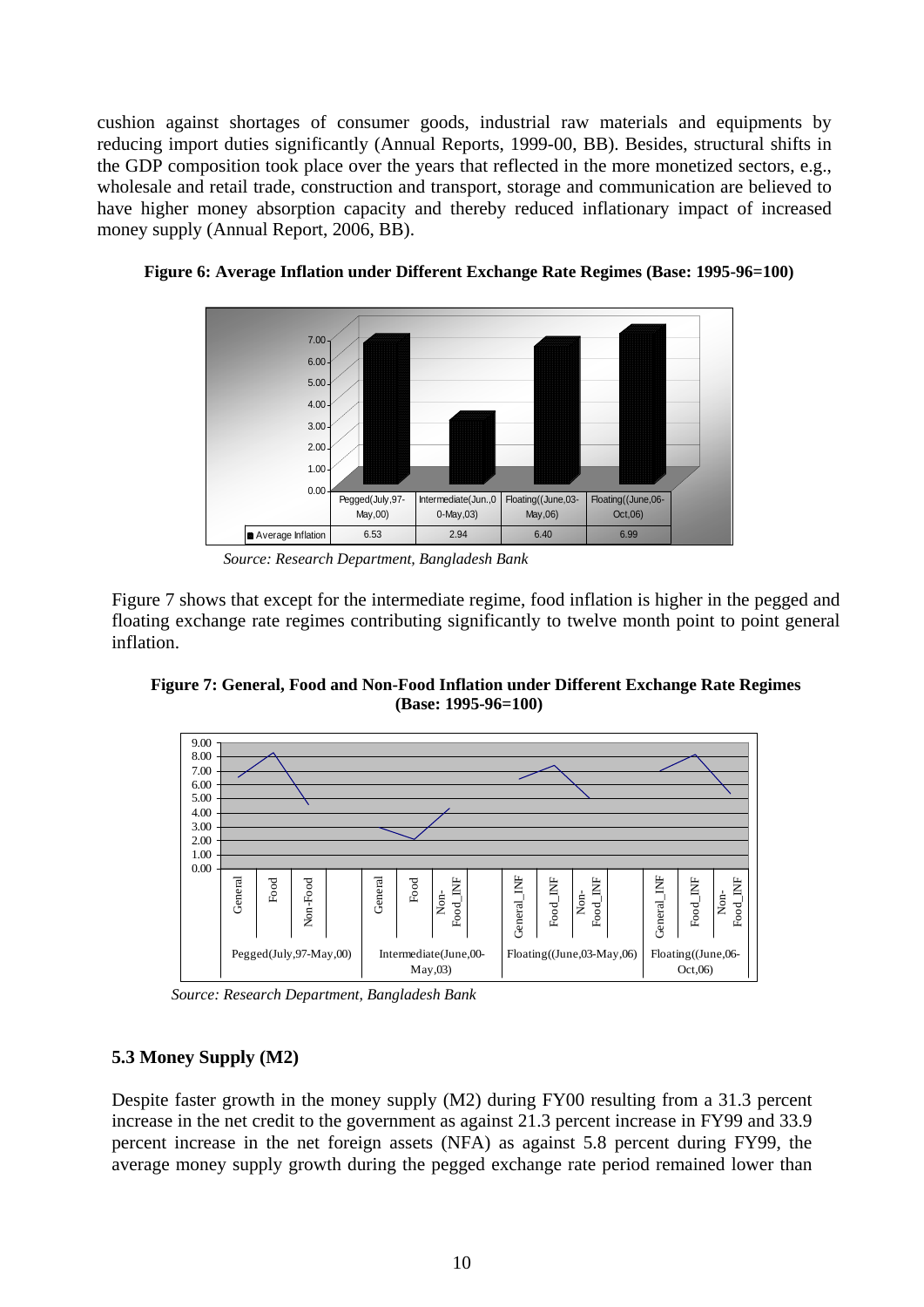in intermediate and floating exchange rate regimes. The average money supply (M2) growth increased from 12.61 percent in the pegged regime to 15.69 percent and 15.76 percent in the intermediate and floating exchange rate regime respectively owing to an increase in the NFA and net domestic assets (NDA) in the banking system during FY00 to FY03. The NDA increase was propelled both by the increased demand in the private sector and government sector credit. While in the early period of the floating exchange rate (FY03 to FY04), the driving forces behind money supply increase were NFA and private sector credit, a component of NDA. During FY05 and FY06 both public and private sector credit components of NDA contributed significantly to higher money supply growth to support the accommodative monetary policy.

#### **Figure 8: Average Growth in the Money Supply (M2) Under Different Exchange Rate Regimes (Base: 1995-96=100)**



*Sources: Statistics Department, Bangladesh Bank* 

# **5.4 Current Account Balance as Share of GDP**

From Figures 9 and 10 one can see the non-existent relationship between current account (C/A) balances (surplus/deficits) and the exchange rate depreciation. However, it is evident from the figures that exchange rate depreciation during FY98 to FY00 helped reduce deficits by increasing the growth of exports, remittances and decelerating the growth rate of imports.



**Figure 9: Current Account Balance as Share of GDP** 

*Source: Economic Trends, Bangladesh Bank*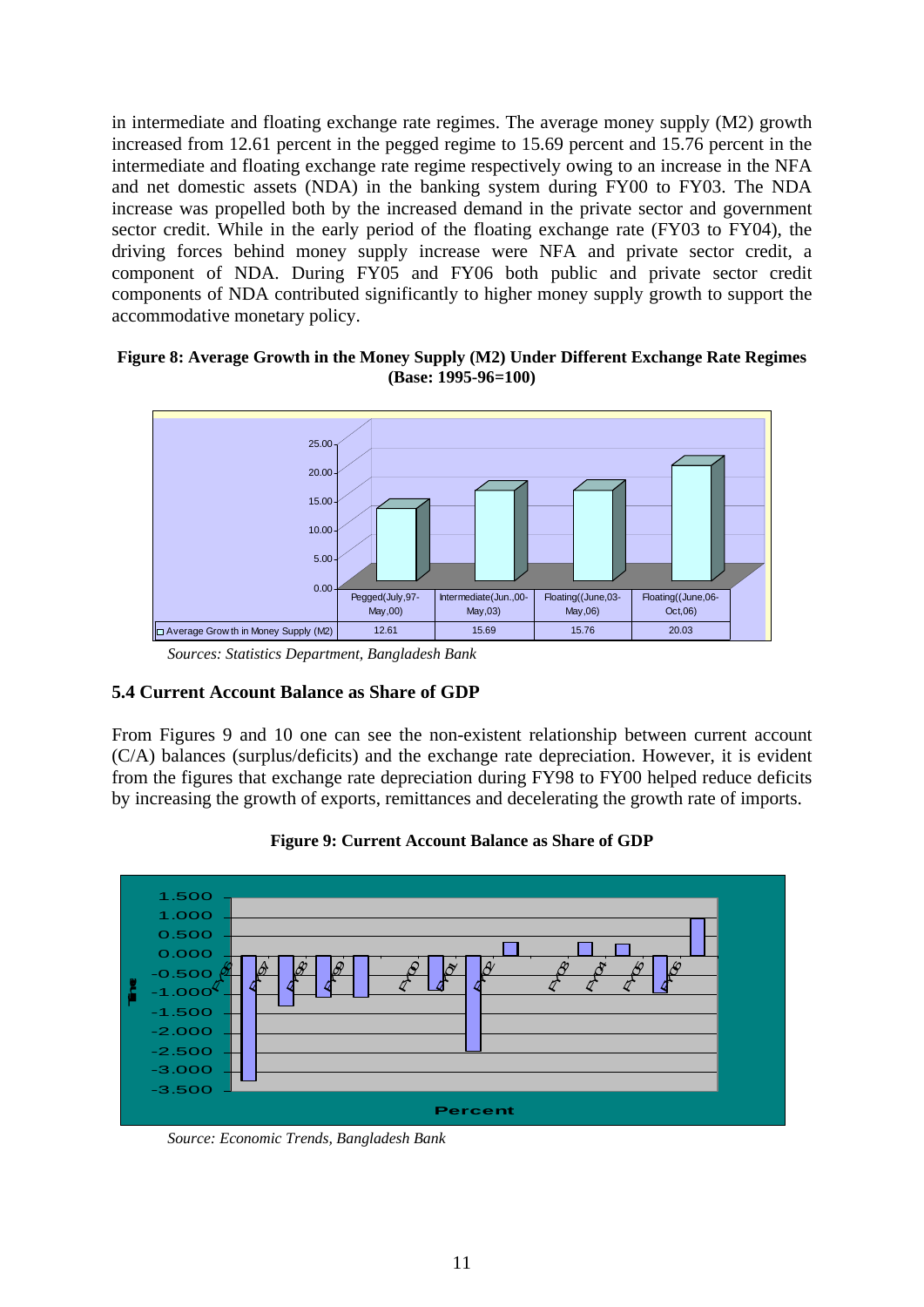#### **Figure 10: Year on Year Exchange Rate Depreciation (average) under Different Exchange Rate Regimes**



*Source: Economic Trends, Bangladesh Bank* 

Figure 9 shows that current account balance as a percent of GDP has been in the surplus territory during and after the float. However, it was in deficit during FY05 due to higher food imports following major flood in mid-2004.

# **5.5 REER and NER**

The real effective exchange rate (REER) and BDT/USD nominal exchange rate both depreciated after floating the currency which contributed to increasing competitiveness of the Bangladesh's exports thereby boosting domestic output.



**Figure-11: REER and Nominal Exchange Rate (BDT/USD)** 

*Source: Monetary Policy Department, Bangladesh Bank* 

# **5.6 Export, Import and Remittances**

Figure 12 shows that exports, imports and flow of remittances are higher during the floating exchange rate period than in the previous regimes. Exports growth in FY06 reached its highest level so far, while import growth has been moderate following currency depreciation in the floating exchange rate regime. Inflow of remittances also increased following various steps taken by the government to channel remittances in the official process by discouraging the use of the 'Hundi' system.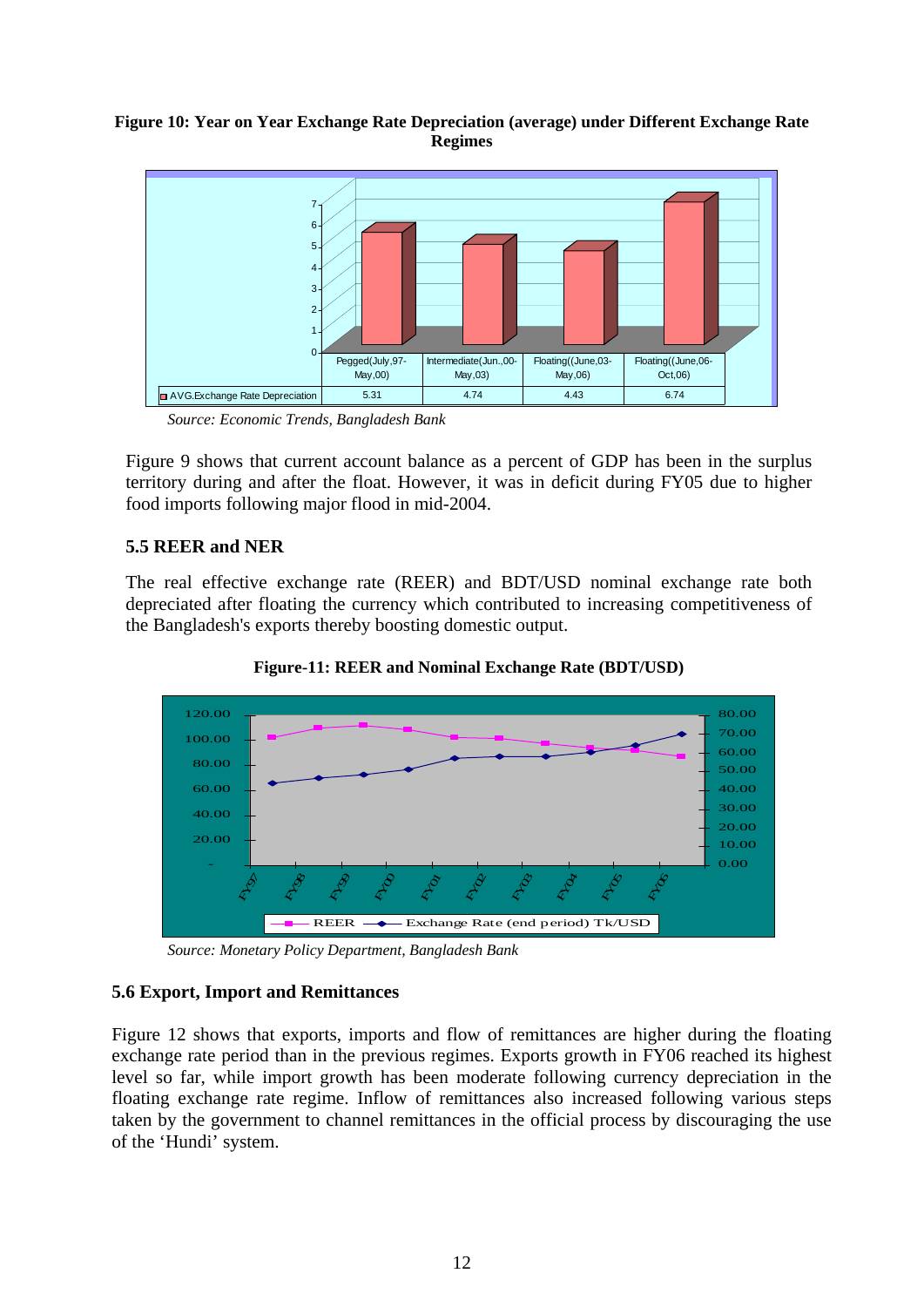

**Figure-12: Export, Import and Remittances (Growth Rate)** 

*Source: Statistics Department, Bangladesh Bank* 

From Figures 13 and 14, we can gauge the relationship between import and export growth and currency depreciation. There is some indication of currency depreciation and dampening import growth in the floating exchange rate periods while it had not been the case in earlier regimes



# **Figure-13: Depreciation and Import Growth**

*Source: Statistics Department, Bangladesh Bank* 





*Source: Statistics Department, Bangladesh Bank*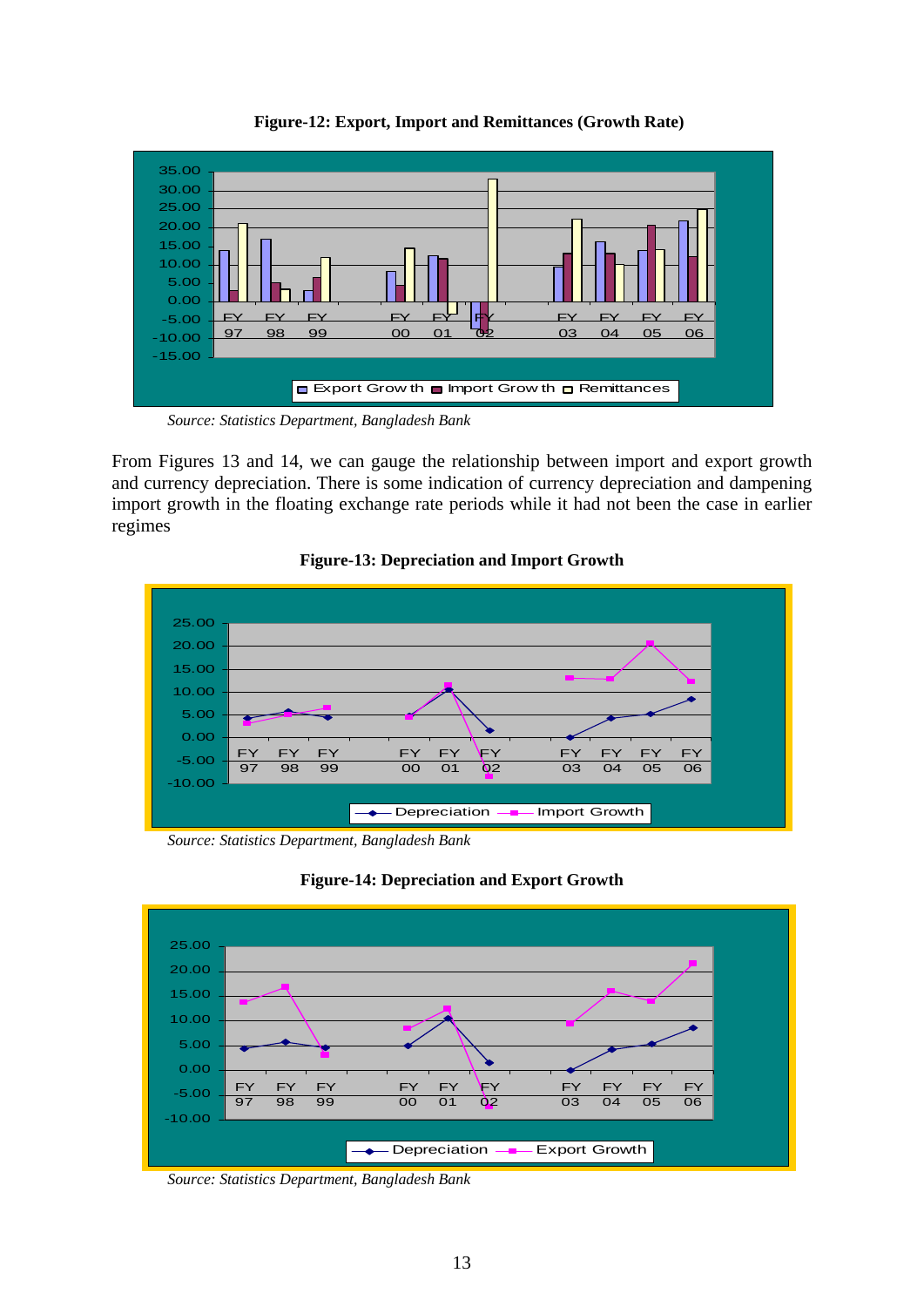There is also evidence that currency depreciation boosted exports growth in the floating regime, though not in the prior contexts.

### **5.7 Correlation Matrix of Nominal Exchange Rate, Call Money Rate and Excess Liquidity**

An attempt has been made to see the relationship between nominal exchange rate, call money rate and excess liquidity in the money market from January' 98 to October'06. It is believed that money market and foreign exchange market are very closely related. Any shock in the foreign exchange market can transmit to the money market directly through the increase in demand for foreign exchange by the commercial banks which may in turn shoot up the inter-bank rate. Excess liquidity of the commercial banking also included to see the correlation among them.

|                                                                 | Nominal Exchange Rate | Call Money Rate | <b>Excess Liquidity</b> |  |  |  |  |
|-----------------------------------------------------------------|-----------------------|-----------------|-------------------------|--|--|--|--|
| Nominal Exchange                                                | 1                     |                 |                         |  |  |  |  |
| Rate                                                            |                       |                 |                         |  |  |  |  |
| Call Money Rate                                                 | 0.22                  | $\mathbf{1}$    |                         |  |  |  |  |
|                                                                 | (0.02)                |                 |                         |  |  |  |  |
| <b>Excess Liquidity</b>                                         | 0.68                  | $-0.30$         | 1                       |  |  |  |  |
|                                                                 | (0.00)                | (0.00)          |                         |  |  |  |  |
| Pegged Exchange Rate: Sample Period: January, 1998-May, 2000    |                       |                 |                         |  |  |  |  |
|                                                                 | Nominal Exchange Rate | Call Money Rate | <b>Excess Liquidity</b> |  |  |  |  |
| Nominal Exchange                                                | 1                     |                 |                         |  |  |  |  |
| Rate                                                            |                       |                 |                         |  |  |  |  |
| Call Money Rate                                                 | $-0.59$               | $\mathbf{1}$    |                         |  |  |  |  |
|                                                                 | (0.00)                |                 |                         |  |  |  |  |
| <b>Excess Liquidity</b>                                         | 0.87                  | $-0.69$         | 1                       |  |  |  |  |
|                                                                 | (0.00)                | (0.00)          |                         |  |  |  |  |
| Intermediate Exchange Rate: Sample Period: June, 2000-May, 2003 |                       |                 |                         |  |  |  |  |
|                                                                 | Nominal Exchange Rate | Call Money Rate | <b>Excess Liquidity</b> |  |  |  |  |
| Nominal Exchange                                                | 1                     |                 |                         |  |  |  |  |
| Rate                                                            |                       |                 |                         |  |  |  |  |
| Call Money Rate                                                 | 0.19                  | 1               |                         |  |  |  |  |
|                                                                 | (0.24)                |                 |                         |  |  |  |  |
| <b>Excess Liquidity</b>                                         | 0.47                  | $-0.32$         | 1                       |  |  |  |  |
|                                                                 | (0.00)                | (0.00)          |                         |  |  |  |  |
| Floating Exchange Rate Sample Period: June, 2003-October, 2006  |                       |                 |                         |  |  |  |  |
|                                                                 | Nominal Exchange Rate | Call Money Rate | <b>Excess Liquidity</b> |  |  |  |  |
| Nominal Exchange                                                | 1                     |                 |                         |  |  |  |  |
| Rate                                                            |                       |                 |                         |  |  |  |  |
| Call Money Rate                                                 | 0.55                  | 1               |                         |  |  |  |  |
|                                                                 | (0.00)                |                 |                         |  |  |  |  |
| <b>Excess Liquidity</b>                                         | $-0.54$               | $-0.74$         | 1                       |  |  |  |  |
|                                                                 | (0.00)                | (0.00)          |                         |  |  |  |  |

#### **Table 3: Pearson Correlation Coefficients**   $Prob > |r|$  under  $H_0$ : Rho=0 **Full Sample Period: January, 1998-October, 2006**

*Note: Monthly data has been used to construct correlation matrix.* 

Pearson correlation matrix shows positive correlation between nominal exchange rate and excess liquidity not significant in all regimes except the floating, while the correlation between nominal exchange rate and the call money rate is negative in the pegged exchange rate regime, but positive in the floating regime. The negative correlation between excess liquidity and call money rate, which is evident in all currency regimes, is relatively stronger in the floating exchange rate regime.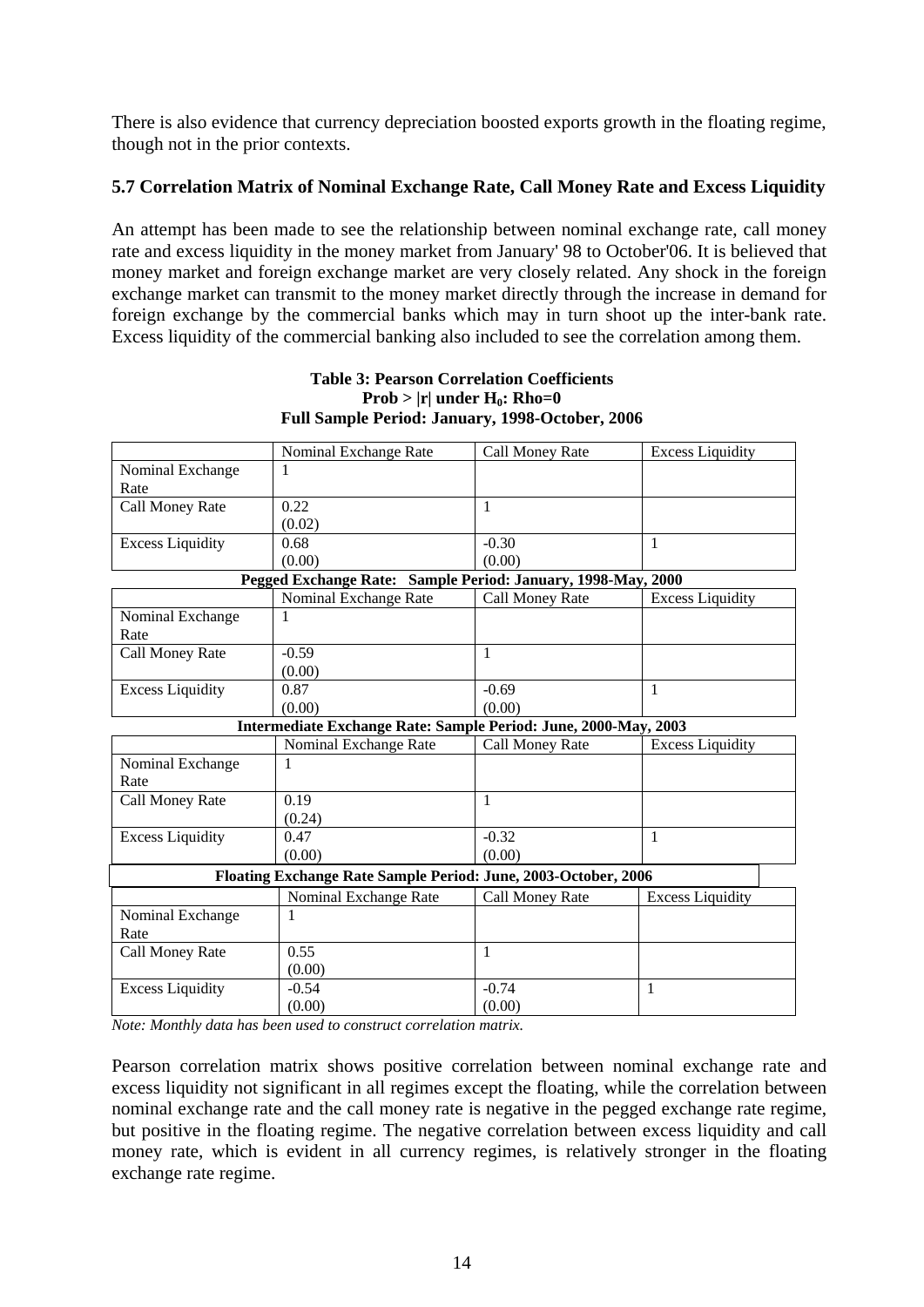#### **6. Intervention Approaches towards Maintaining Market Order and Limiting Volatility**

Under a flexible regime, intervention becomes optional. Central banks still can and do intervene for several reasons: (i) to correct misalignment from the long-run equilibrium, (ii) to calm disorderly markets, and (iii) to accumulate reserves or supply foreign exchange to the market (IMF, 2004). After announcing the free float of the currency at the end of May 2003, Bangladesh Bank did intervene in the foreign exchange market with a view to limiting excessive volatility but not otherwise restrain the market mechanism of demand and supply from reaching new equilibrium.

 Figures (15, 16, 17 and 18) show the daily exchange rate movement and its corresponding volume since July 3, 2004 to December 21, 2006. These Figures would allow us to have an idea about the nature of central bank intervention during the exchange market pressure situation after floating the currency. Figure 15 shows that despite some fluctuation in the July, September and November period exchange rate movements were rather stable during 2004 but started to increase from January, 2005 and gradually reached its highest level in the first quarter of FY07, before coming down to its earlier level in late FY07.

From the Figure 15 we can see that during the hike periods, volume of foreign exchange also increased reflecting higher supply of foreign exchange in the market resulting from central bank intervention and increased receipts from exports and remittances. The reasons for depreciating BDT against USD are mainly higher import payments resulting from higher international oil and other commodity and food imports.





*Source: Monetary Policy Department, Bangladesh Bank* 

#### **7. IMF Technical Support at Various Stages of Transition**

Bangladesh bank has been receiving assistance from IMF experts regarding possible impact of float and required preventive measures against shocks, if any. For example, IMF experts help regarding the issues with the floating of currency, monetary management, development of government securities market, support regarding liquidity forecasting and repo operation has been very important in the floating exchange rate era. With a view to reviewing the progress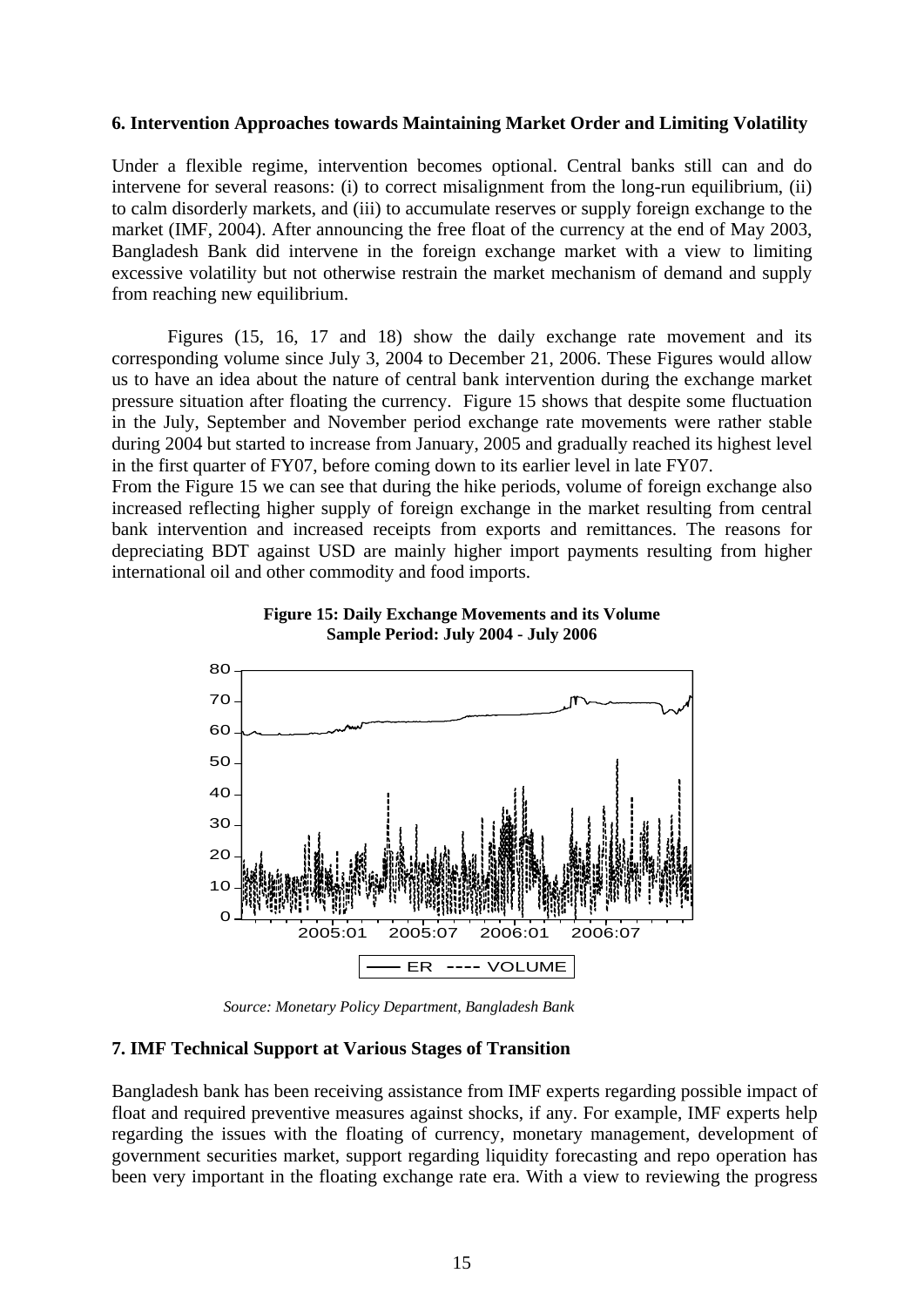in implementation of the floating exchange rate and market smoothing, IMF staff observe actual floating of the exchange rate of BDT, review the developments in the forex market and recommend policy to deal with the situation. The IMF experts also help regarding intervention in pressure situations, and how to maintain an orderly market situation. More importantly IMF staff helped Bangladesh Bank staff in forecasting liquidity as per the international norms. They continuously visited Bangladesh regarding foreign exchange market issues. The IMF mission experts were providing technical assistance continuously so that Bangladesh currency can adjust to the shocks, if any, after the country stepped into the flexible exchange rate regime. BB's efforts as well as IMF technical advice helped Bangladesh so far to cushion against any dramatic fall in the BDT against major currencies.

#### **8. Conclusion**

The intention of this study has been to assess the experience of the exchange rate regime gathered by Bangladesh so far and also to evaluate the impact of the exchange rate regime on macroeconomic variables. Bangladesh embraced the floating exchange rate regime at the end of May, 2003 with the objectives of increasing the effectiveness of monetary policy on one hand and to avoid crises associated with the fixed exchange rate regime on the other. It is evident from past experience that countries that adopted the flexible exchange rate regime were better equipped to adjust to shocks than those with more rigid systems. Besides, Bangladesh is yet to set a nominal anchor for inflation to move into inflation targeting policy regime. After reviewing some macroeconomic variables it can be seen that Bangladesh's experience with the flexible exchange rate regime has worked well so far and it is anticipated that its effectiveness will increase in the near future as further experience is gained in handling both normal and pressure situations.